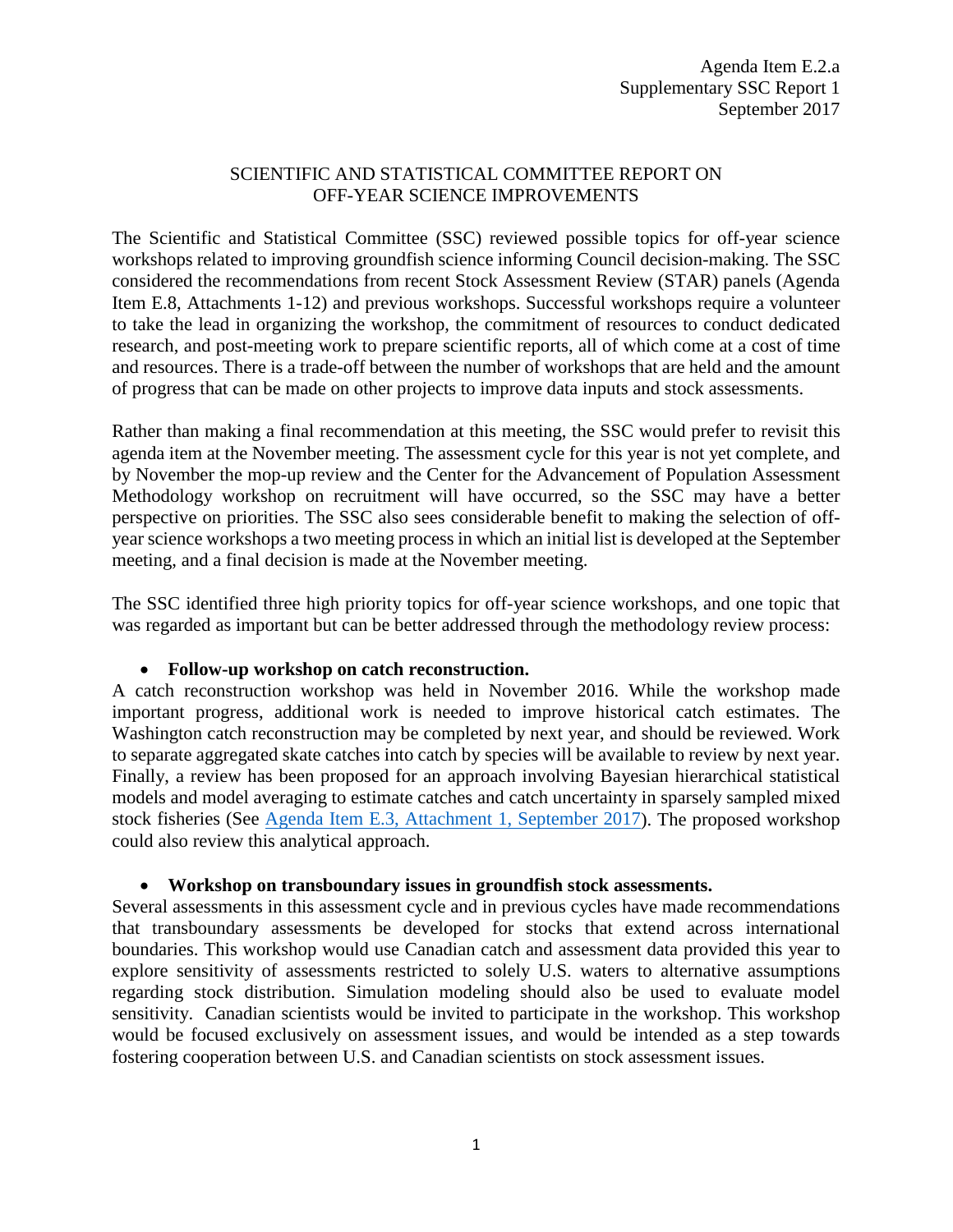## • **Workshop on conditional age-at-length data.**

Many West Coast stock assessments use conditional age-at-length data in stock assessments, which inform growth, recruitment strength, and natural mortality. The ability to use this type of input data is a relatively recent feature of the stock synthesis model. A number of important issues were raised during this assessment cycle concerning how these data are collected and prepared for use in stock assessments. Conditional catch-at-age data are robust to length-based processes, but they can be influenced by age-based processes, such as age-dependent movement to deeper water. The goal of this workshop would be to provide guidelines on best practices for using conditional age-at-length data in stock assessments.

### • **Research topic on the characterization and propagation of stock assessment uncertainty for use in acceptable biological catch (ABC) calculations.**

The SSC discussed this topic under this agenda item, but eventually concluded that it would be better dealt with as a methodology review rather than a full workshop. Two projects were reviewed at the August 29 Groundfish Subcommittee meeting: a project to update the sigmas for the ABC buffer using uncertainty in overfishing limits (OFLs) rather than in ending biomass, and a project to propagate uncertainty using the low and base scenarios in decision tables. This research is ongoing and should be reviewed next year as part of the methodology review process. In addition, the SSC intends to develop additional guidelines for developing decision tables for inclusion in the revised stock assessment terms of reference. This year a variety of methods were used to develop decision tables and it is unclear whether some methods are better than others.

Other potential workshops were discussed but given lower priority. These were:

• Workshop on recreational catch per unit effort (CPUE) standardization.

Nearshore stock assessments, such as the California scorpionfish and blue/deacon rockfish assessments this year, depend upon CPUE standardization using several techniques, such as that of Stephens and MacCall (2004). A review of alternative methods of standardizing recreational CPUE would be useful to provide advice for future assessments.

• Workshop on spatial models in stock assessments.

This workshop would review alternative methods to incorporate spatial structure in assessments and provide guidance for future stock assessments.

• Workshop on differential mortality by sex and/or availability in West Coast rockfish. Several West Coast rockfish assessments have to contend with a situation where one sex (usually females but not always) is much less common than the other sex at older ages. Most often this is dealt with by assuming (or estimating) a higher natural mortality for the less common sex. However other hypotheses, such as low selectivity or availability, may be impossible to rule out based on available data. This workshop would use different approaches, such as life history theory, data analysis, and simulation modeling to explore this situation and develop guidelines for future assessments.